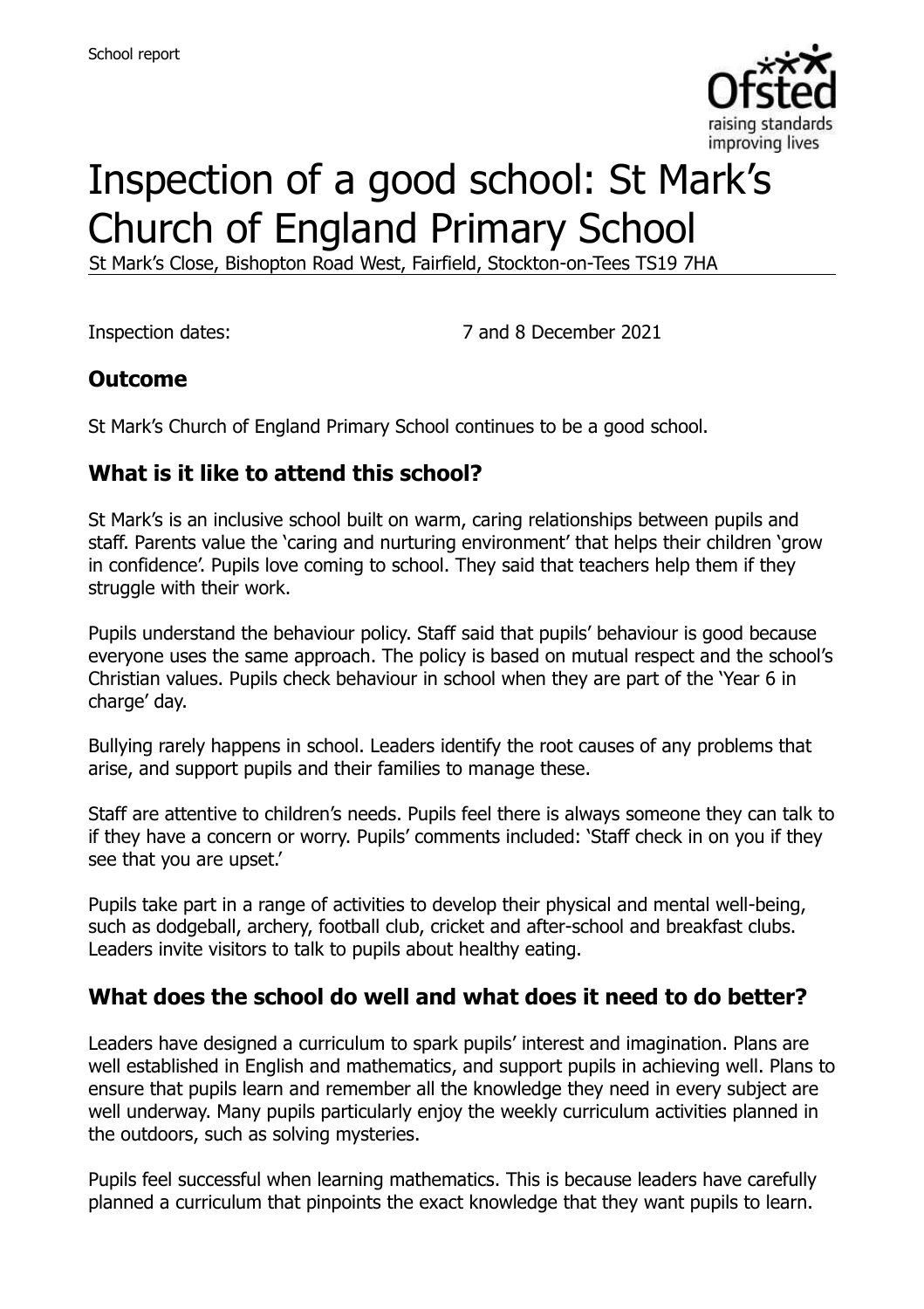

They order knowledge so that it helps pupils to build on prior learning. For example, pupils effectively apply their knowledge of multiplication factors to support their work on shape. However, they do not always use the correct vocabulary to explain this. Most teachers use and explain mathematical vocabulary during lessons. Children in Reception learn to subitise, and they can explain what this word means. The teaching of vocabulary is not consistent across all classes.

Leaders promote a love of reading through a variety of books linked to the topics that pupils are learning about. Staff read to pupils every day so that they learn new vocabulary. Pupils said that there is a wide range of books they can choose to read in the 'story store'. Leaders engage parents and children in reading through online activities such as the 'masked reader challenge'.

Leaders' ambition is that 'every teacher is a teacher of reading' and 'no pupil will leave school without that vital life skill'. Leaders ensure that all staff across the school receive training in phonics. Staff can support any pupil who struggles to read. Pupils enjoy phonics lessons and can read books with fluency. This is because the books match the sounds they are learning.

Leaders are still developing curriculum plans in other subjects, such as history. Leaders have identified the main areas of history that they want pupils to learn about, for example the Egyptians and the Mayans. This includes learning about explorers such as Howard Carter and Hernan Cortes. Leaders know how they will ensure that pupils revisit important knowledge over time. However, leaders have not precisely identified what pupils will learn within each aspect of history. Pupils sometimes remember the activity they have carried out, rather than important historical knowledge. This lack of precision also makes it difficult for teachers to check what pupils have learned.

Children in early years thrive in a calm and purposeful environment. Leaders plan a curriculum that engages children and gets them off to a good start in areas of learning. Staff develop pupils' motor skills through stimulating activities such as wrapping presents and threading baubles. Children hunt outside for elves, led by the staff, who help to develop the children's vocabulary with words such as 'direction' and 'weather'.

Leaders ensure that pupils with special educational needs and/or disabilities receive a range of support that meets their needs. This helps pupils to be successful. Pupils with social, emotional and mental health needs learn in a calm and nurturing environment. Parents' comments included: 'Staff are on the ball and put support in place immediately.'

Pupils can take part in a range of activities to help them develop as active citizens, such as pupils' parliament and eco-warriors. Leaders promote pupils' aspirations through the 'world of work'. Leaders invite professionals to talk about the jobs they do. Leaders aim to break down social stereotypes and promote diversity by challenging gender-stereotyped roles. They ensure that pupils hear from professionals with a range of backgrounds and ethnicities.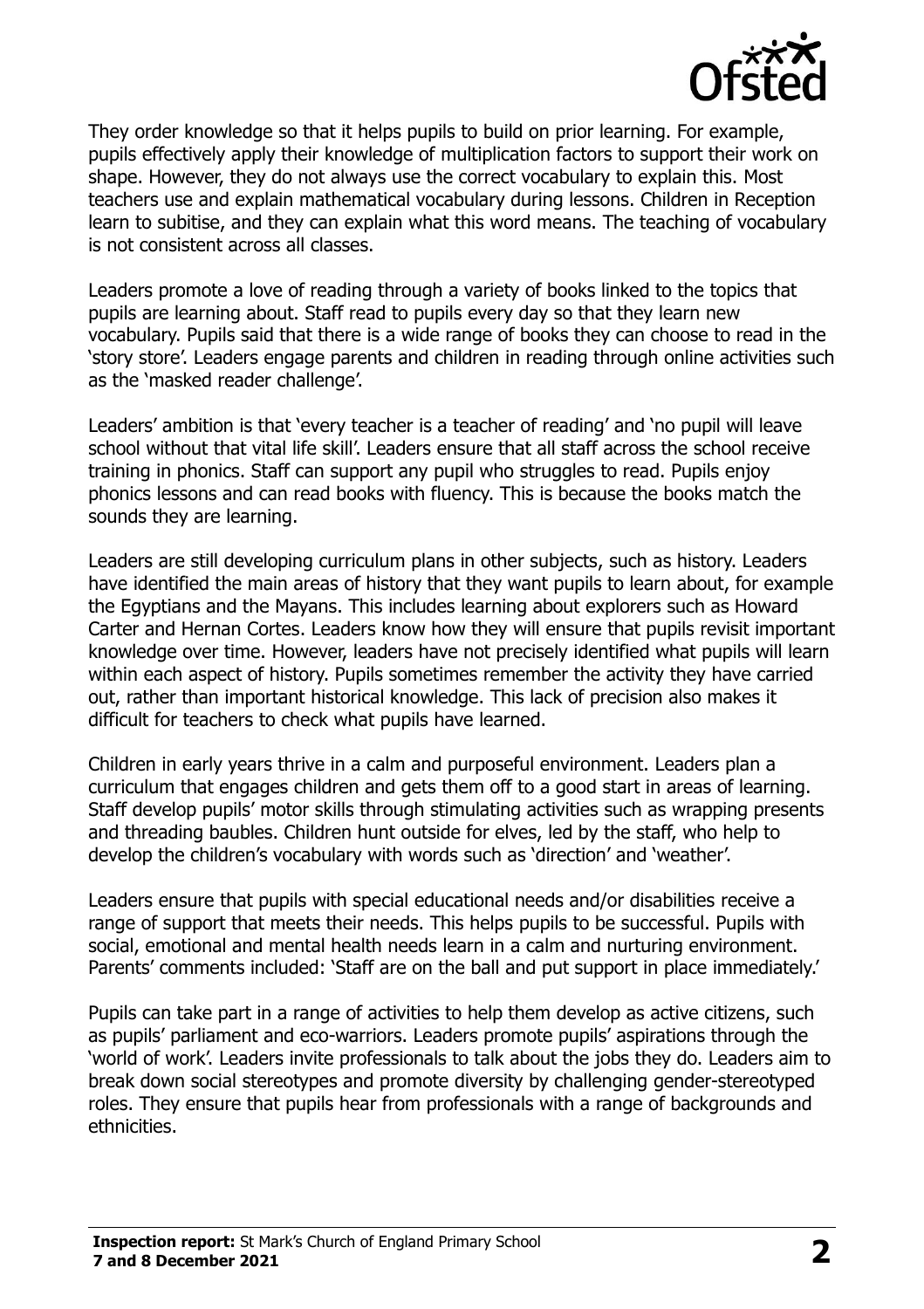

Staff feel that leaders give them the professional freedom and support to put ideas in place. They said that leaders work hard to listen to their views and support them to get their work-life balance correct.

In discussion with the headteacher, the inspector agreed that developing mathematical vocabulary and developing the wider curriculum may usefully serve as a focus for the next inspection.

### **Safeguarding**

The arrangements for safeguarding are effective.

Leaders, including governors, ensure that all adults understand safeguarding risks to children and how to report and record these. Leaders regularly check records and challenge each other around actions taken.

Leaders ensure that pupils know who they can talk to and report any concerns to. Leaders plan the personal, social and health education curriculum so that it supports pupils to stay safe, including online.

There is a pupil from every class who is appointed as a 'danger detective'. They monitor health and safety in their classroom and around school. Danger detectives said that it is their duty to make the environment safe. Danger detectives meet with a governor to report any concerns.

# **What does the school need to do to improve?**

# **(Information for the school and appropriate authority)**

- Leaders' curriculum plan revisions to do not consistently identify the precise knowledge that they want pupils to know and remember in all subjects. As a result, teachers are unable to assess learning effectively, in history for example. Pupils do not consistently gain a depth of knowledge in some foundation subjects. Leaders should ensure that curriculum plans are precise enough to ensure that teachers know exactly what to teach and how to check it has been learned.
- While some staff develop pupils' mathematical vocabulary, this is not consistent across all year groups. Some pupils do not use or understand mathematical terms. Leaders should ensure that all staff identify, explain and use mathematical vocabulary so that pupils have a better understanding of it and use it in their explanations.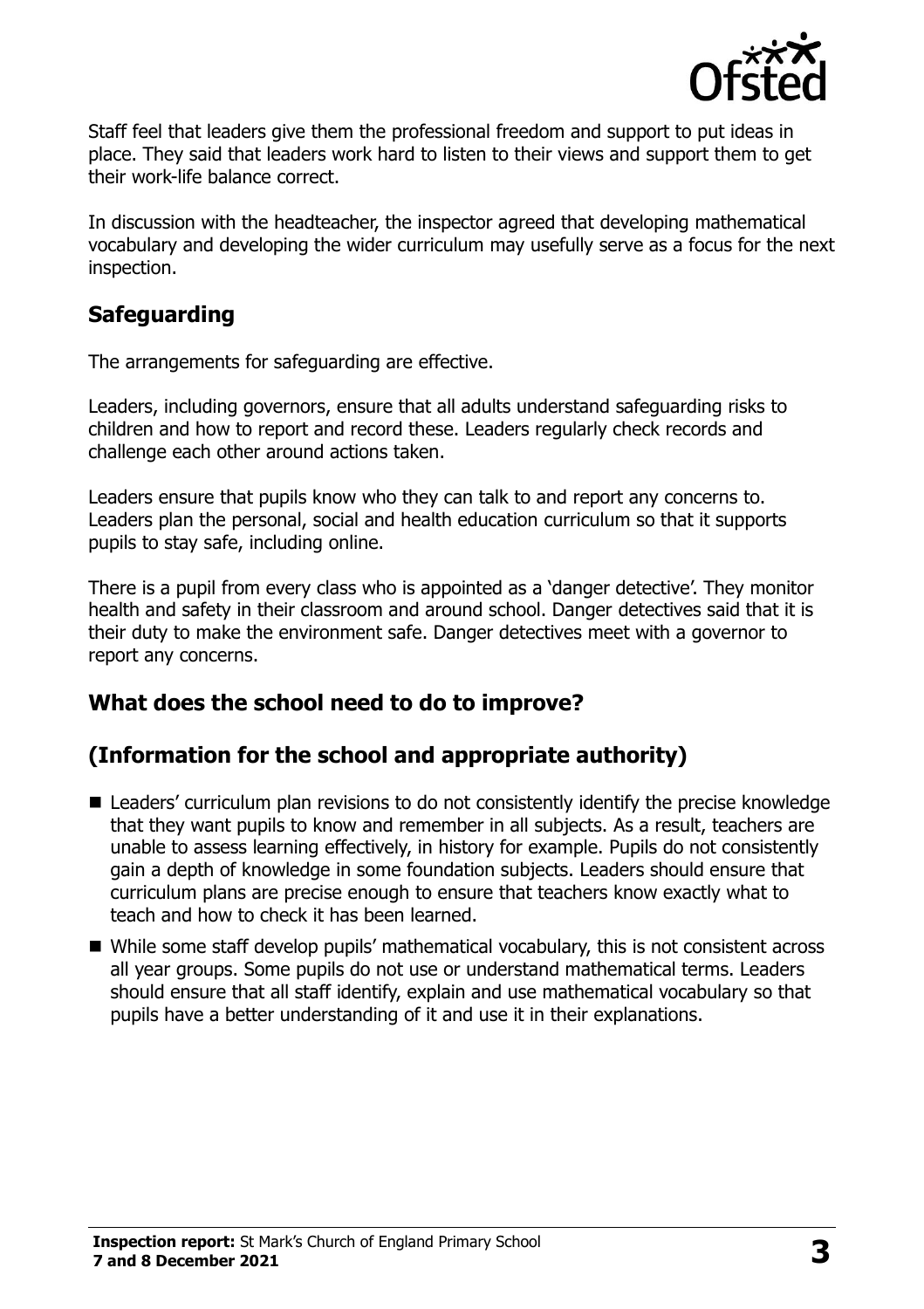

#### **Background**

When we have judged a school to be good, we will then normally go into the school about once every four years to confirm that the school remains good. This is called a section 8 inspection of a good or outstanding school, because it is carried out under section 8 of the Education Act 2005. We do not give graded judgements on a section 8 inspection. However, if we find evidence that a school would now receive a higher or lower grade, then the next inspection will be a section 5 inspection. Usually this is within one to two years of the date of the section 8 inspection. If we have serious concerns about safeguarding, behaviour or the quality of education, we will deem the section 8 inspection as a section 5 inspection immediately.

This is the second section 8 inspection since we judged St Mark's Elm Tree Church of England Voluntary Aided Primary School to be good in June 2017.

#### **How can I feed back my views?**

You can use [Ofsted Parent View](https://parentview.ofsted.gov.uk/) to give Ofsted your opinion on your child's school, or to find out what other parents and carers think. We use information from Ofsted Parent View when deciding which schools to inspect, when to inspect them and as part of their inspection.

The Department for Education has further quidance on how to complain about a school.

If you are the school and you are not happy with the inspection or the report, you can [complain to Ofsted.](https://www.gov.uk/complain-ofsted-report)

#### **Further information**

You can search for [published performance information](http://www.compare-school-performance.service.gov.uk/) about the school.

In the report, '[disadvantaged pupils](http://www.gov.uk/guidance/pupil-premium-information-for-schools-and-alternative-provision-settings)' refers to those pupils who attract government pupil premium funding: pupils claiming free school meals at any point in the last six years and pupils in care or who left care through adoption or another formal route.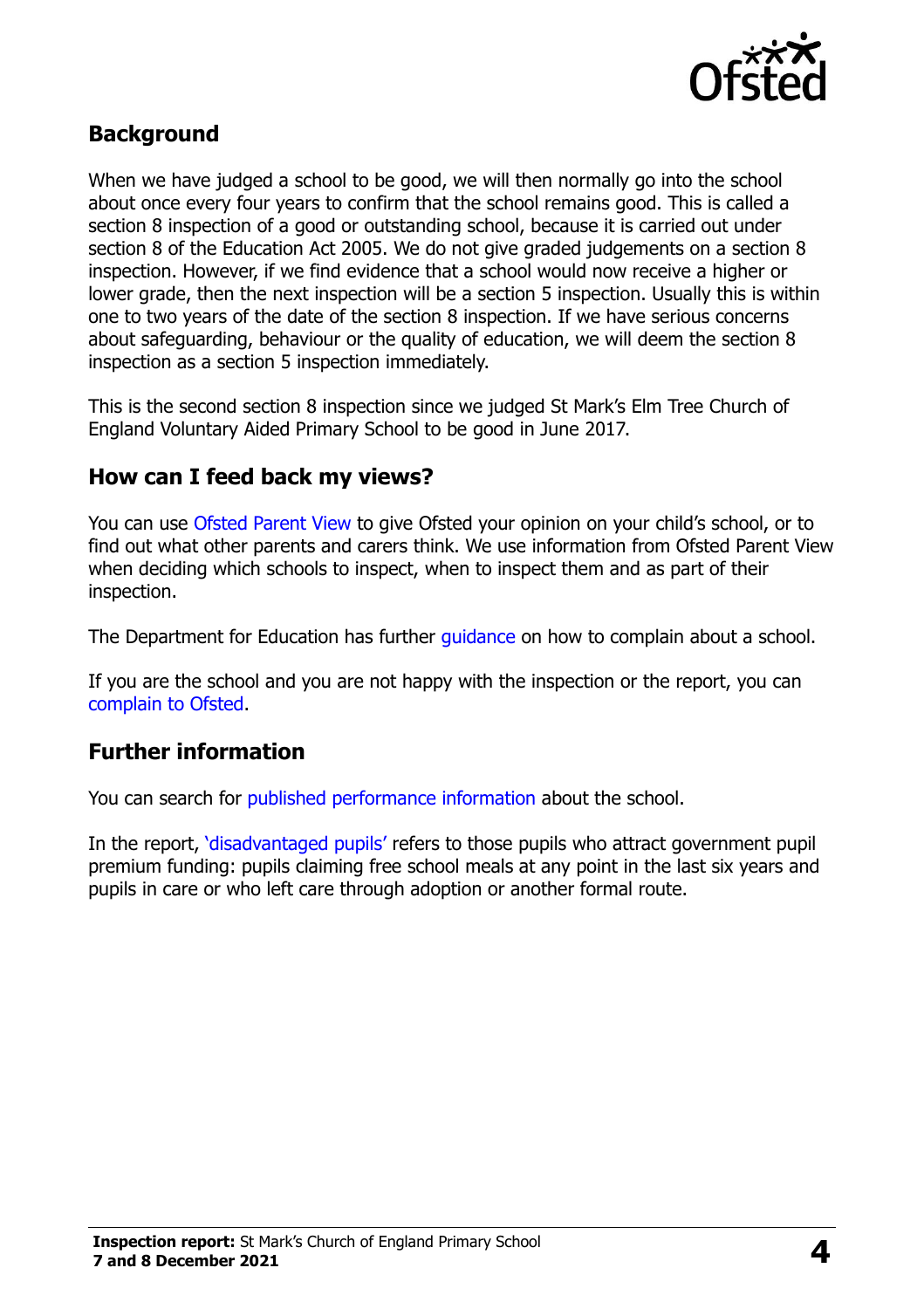

## **School details**

| Unique reference number             | 144551                      |
|-------------------------------------|-----------------------------|
| <b>Local authority</b>              | Stockton-on-Tees            |
| <b>Inspection number</b>            | 10200638                    |
| <b>Type of school</b>               | Primary                     |
| <b>School category</b>              | Academy converter           |
| Age range of pupils                 | 3 to 11                     |
| <b>Gender of pupils</b>             | Mixed                       |
| Number of pupils on the school roll | 447                         |
| <b>Appropriate authority</b>        | Board of trustees           |
| <b>Chair of trust</b>               | David Bowes                 |
| <b>Headteacher</b>                  | Dawn Dacombe                |
| Website                             | www.stmarks-elmtree.org.uk/ |
| Date of previous inspection         | 27 June 2017                |

# **Information about this school**

- The school provides a breakfast and after-school club.
- Since the previous inspection, a new headteacher has been appointed who has now taken up a secondment post.
- The school offers six places to pupils who have social, emotional and mental health needs in its enhanced mainstream school provision. This is oversubscribed, with 12 children currently accessing the provision.

# **Information about this inspection**

- This was the first routine inspection the school received since the COVID-19 pandemic began. The inspector discussed the impact of the pandemic with school leaders and has taken that into account in their evaluation.
- The inspector met with the headteacher, chief executive officer, members of the local advisory board and senior leaders.
- During the inspection, the inspector carried out deep dives in reading, mathematics and history. The inspector spoke with leaders of these subjects and looked at curriculum plans, visited lessons, looked at pupils' work and spoke to pupils.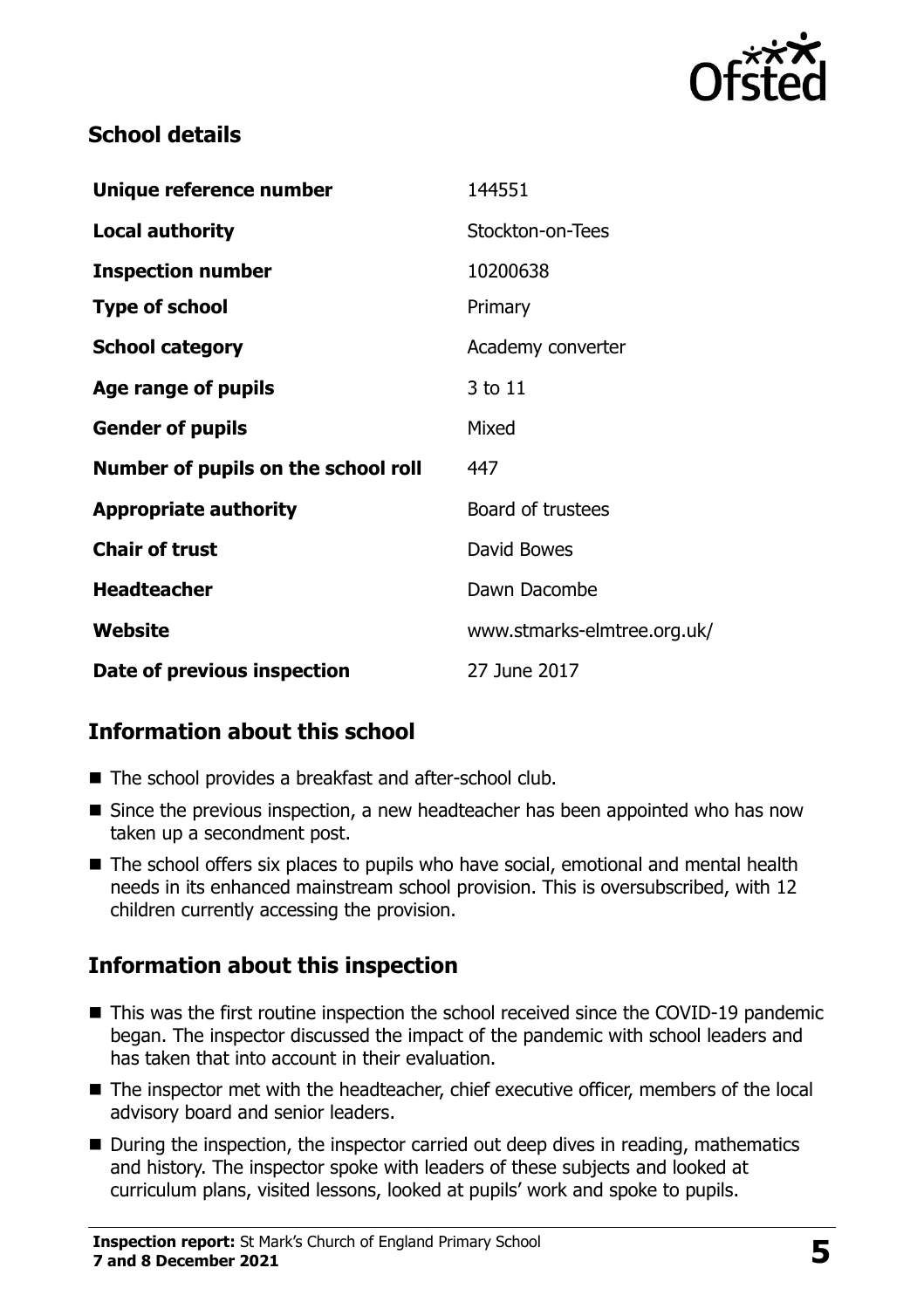

- The inspector listened to pupils in Years 1, 2 and 3 read to an adult.
- The inspector spoke to pupils in single-sex and mixed groups, and observed pupils' behaviour around school and at lunch and breaktimes.
- The inspector reviewed school policies, procedures and records to evaluate the effectiveness of safeguarding.
- The inspector talked to parents at the start and the end of the school day, and considered the responses to the online survey, Ofsted Parent View, including free-text responses. The inspector also considered responses to the staff survey.

#### **Inspection team**

Jenny Thomas, lead inspector **Her Majesty's Inspector**